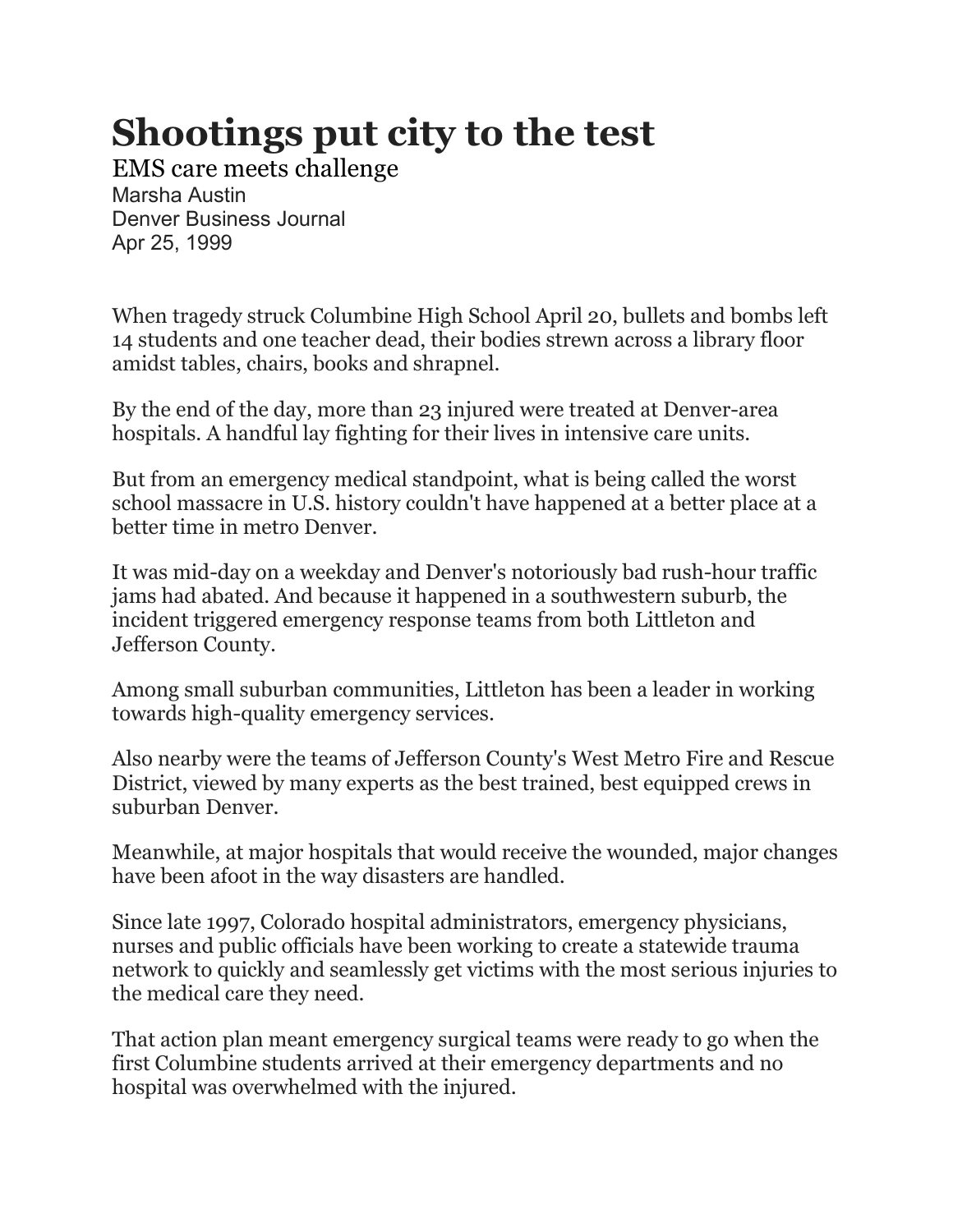"We were prepared to take any type of patient," said Dr. Mark Maertins, a trauma surgeon who treated shooting victims at HealthOne Swedish Medical Center. "Once we heard this was going on, we were well mobilized."

"You don't want the disaster at the scene to become a disaster at the hospital," said Dr. Steve Cantrill, a Denver Health Medical Center emergency physician. "Could we have handled another 20 patients? Yes, and we could have handled them well."

Four gunshot victims were treated at Denver Health, four were transported to Swedish, two went to St. Anthony's Central, and the less seriously injured were treated at Lutheran Medical Center in Wheat Ridge and Littleton Adventist Hospital.

At press time, all of the students who were extricated from Columbine High School and taken to hospitals were alive. Surgical teams at Denver Health worked three hours to save a young boy with life-threatening head and neck injuries.

"It's a good testament to the paramedics that got him here that they got him here alive," said Dr. Jim Denton, a trauma surgeon who treated multiple victims."I think everything went quite smoothly and a lot of credit goes to the teams in the field triaging patients."

A lot of credit for saving lives amidst the chaos of what Dr. Chris Colwell described as "a war zone" goes to an unprecedented show of solidarity by fire and rescue teams from all over Denver. The city's emergency medical safety net was untested by a mass casualty incident and no one knew if it would hold.

But more than a dozen communities pulled together, pooling their resources along with those of for-profit ambulance providers like Rural Metro, Pridemark Paramedics and American Medical Response.

"It didn't matter what color the ambulance was, they just lined up and loaded patients," said Mike Shabkie, Rural Metro's director of operations. "All the barriers drop when there is an incident like this. AMR is sitting next to Rural Metro, sitting next to Pridemark and everybody's talking on the same level."

Following a procedure pioneered by fire service officials in California, Littleton fire officials quickly established a chain of command and a series of on-site stations to treat wounded students and to coordinate movements of vehicles